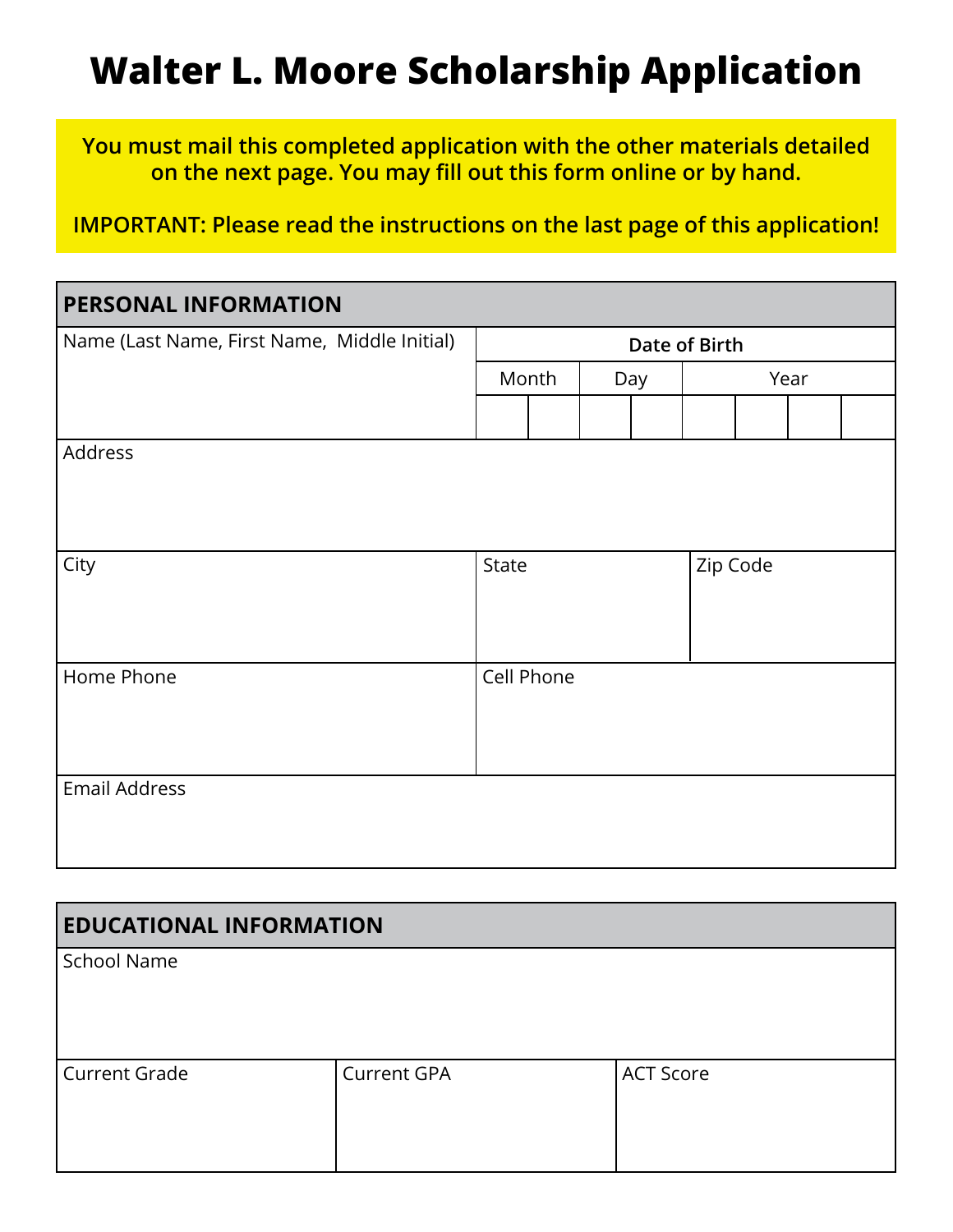# **Walter L. Moore Scholarship Application**

**Please answer the following questions as clearly as possible. If there is not enough room for any of your answers, you may answer a question on a separate piece of paper and mail it in with your application.**

How many people in your household, other than yourself, will be attending college this fall?

Please provide the name of two colleges you are considering.

Please describe your leadership activities and school involvement. List awards, honors, clubs, athletics, honor societies and special recognition for superior high school performance.

Please describe your leadership activities and work experience other than those directly related to your high school or college experience. You may list community service, church work, parttime or full-time employment.

Signature:  $\Box$